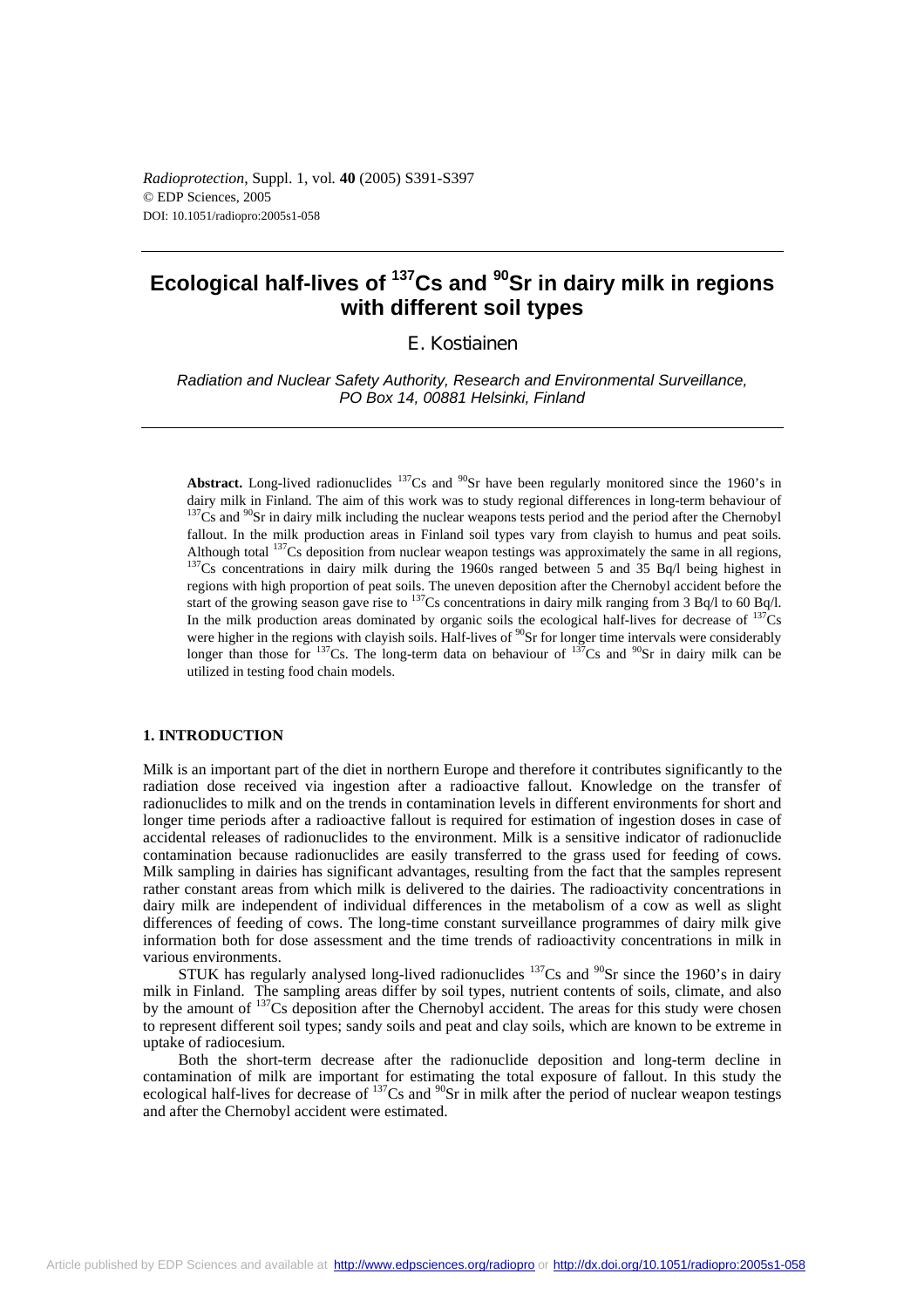## S392 RADIOPROTECTION

## **2. MATERIAL AND METHODS**

Data for this study was aggregated from the results of the dairy milk surveillance programme conducted by STUK [1-8]. The long-lived radionuclides <sup>137</sup>Cs and <sup>90</sup>Sr have been regularly analysed since the 1960's in dairy milk in Finland. The dairy milk sampling areas for this study were chosen to represent areas located in south-western, western, eastern and northern parts of Finland (Figure 1).



**Figure 1.** Sampling areas of dairy milk. N=northern, W= western, SW=south-western, E=eastern.

Milk sampling was started in south-western, northern and western areas in the beginning of the 1960's, and in the eastern area in 1983. The samples were taken monthly from milk powder factories in south-western area until 1986, in western area until 1992 and in eastern area in 1983-1984. Later on samples were taken weekly in dairies, and combined monthly for analysing. In the northern area weekly samples were taken in the dairy for the whole study period. The dairy milk samples represented the whole, rather constant, delivery areas of the dairies. The milk production areas where samples were taken, have remained nearly the same during the whole study period. The slight changes in production areas have not caused any significant variation in radionuclide concentrations of milk of the dairies.

The average annual precipitation in northern Finland is 500-550 mm per year as also is in western milk production area. Annual precipitation in eastern Finland ranges from 600 to 650 mm per year. In south-western area there is more variation in the precipitation rates, from 550 to 750 mm per year. In northern Finland the growing season is shorter, where the average annual temperature is from 0 to -3 °C, whereas in other areas it ranges from  $+2$  to  $+5$ °C.

The milk sampling areas differ in the types of cultivated soils [9]. The cultivated land in northern Finland is predominantly peat and humus soils; there are no clay soils in the area. The prevailing soil types are clay and sand in south-western area, and finesand and silt in western and eastern milk production areas. The western and eastern areas differ from each other by the proportion of humus soils, and the absence of clay soils in the eastern area (Table 1).

| Soil type                         | SW  | W   |     |     |
|-----------------------------------|-----|-----|-----|-----|
| sand and fine sand moraine        | 5%  | 10% | 19% | 24% |
| finesand soils                    | 2%  | 55% | 35% | 32% |
| silt soils                        | 20% | 2%  | 29% |     |
| clay soils (sandy and silty clay) | 66% | 7%  |     |     |
| humus soils                       | 6%  | 24% | 12% | 8%  |
| Carex peat soils                  |     |     |     | 33% |

**Table 1.** Percentage proportions of different soil types of arable land in the milk production areas.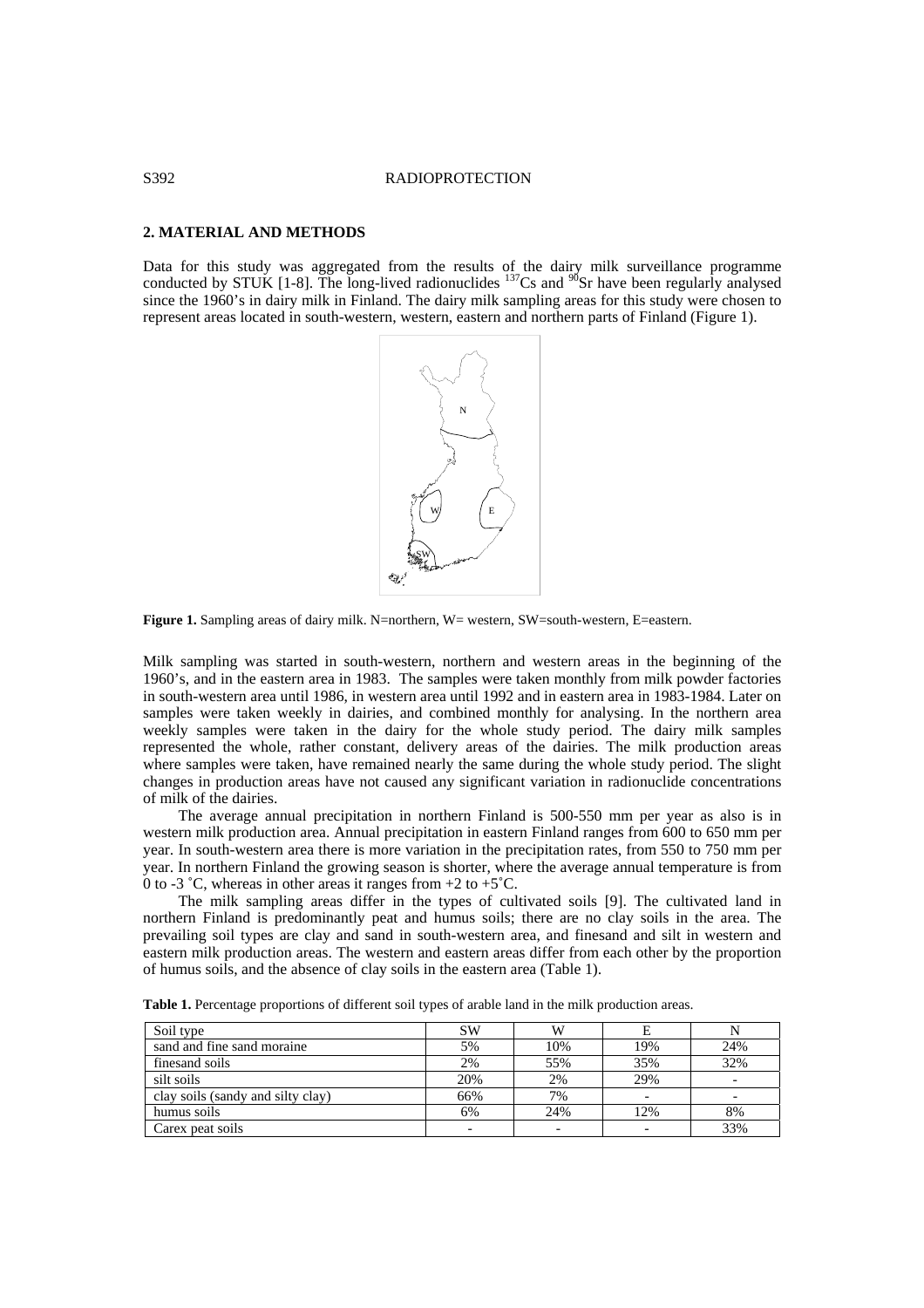## ECORAD 2004 S393

The pH of cultivated soils is lowest (5.3-5.6) in south-western area and highest in northern area (5.8-6.1). The calcium and potassium contents of cultivated land in the clayish south-western area are considerably higher than those in the other areas studied. Due to the changes in fertilization practises since 1960's, the potassium and calcium contents in the soils have increased gradually in all the studied areas. The contents of nutrients in cultivated land in northern Finland are still substantially lower than those in the other areas (Table 2).

|                                          | <b>SW</b>                    | W                              | E                     | N                             |
|------------------------------------------|------------------------------|--------------------------------|-----------------------|-------------------------------|
| pH                                       | $5.3 - 5.6$                  | $5.5 - 5.7$                    | $5.5 - 5.8$           | $5.8 - 6.1$                   |
| Ca, mg/l<br>in 1960-1990<br>in 1990-2000 | 1800 - 1900<br>$2200 - 2300$ | $1200 - 1300$<br>$1400 - 1500$ | $1200 - 1300$<br>1400 | $800 - 1100$<br>$1300 - 1400$ |
| K, mg/l                                  | $210 - 230$                  | $100 - 130$                    | $100 - 110$           | $80 - 100$                    |

**Table 2.** Characteristics of arable soils in the milk sampling areas in 1960-2000.

 $137$ Cs and  $90$ Sr depositions after the nuclear weapon testings period did not significantly differ between the areas studied; the depositions of  $^{137}Cs$  and  $^{90}Sr$  accumulated at the end of 1985 in Finland were 1.1 and 1.8 kBq  $m<sup>2</sup>$ , respectively. The highest deposition values were measured in 1963, decreasing rapidly by 1967, while during the 1970's they stayed low and rather constant [4].<br><sup>137</sup>Cs deposition after the Chernobyl accident in 1986 was most unevenly distributed all over the

country (Figure 2) [10]. The average  $137Cs$  deposition (1.10.1987) was around 1.9 kBq m<sup>-2</sup> in the northern, 2.5 kBq m<sup>-2</sup> in the eastern, 19 kBq m<sup>-2</sup> in the south-western and 26 kBq m<sup>-2</sup> in the western milk production areas. The  $^{90}$ Sr deposition after the Chernobyl accident was less than 0.5 kBq m<sup>-2</sup> in all the areas, being highest in western and south-western areas. In the northern area almost no increase in the  $^{90}$ Sr deposition was detected [11-12].



Figure 2. Chernobyl <sup>137</sup>Cs deposition in Finland (kBq m<sup>-2</sup>) [10].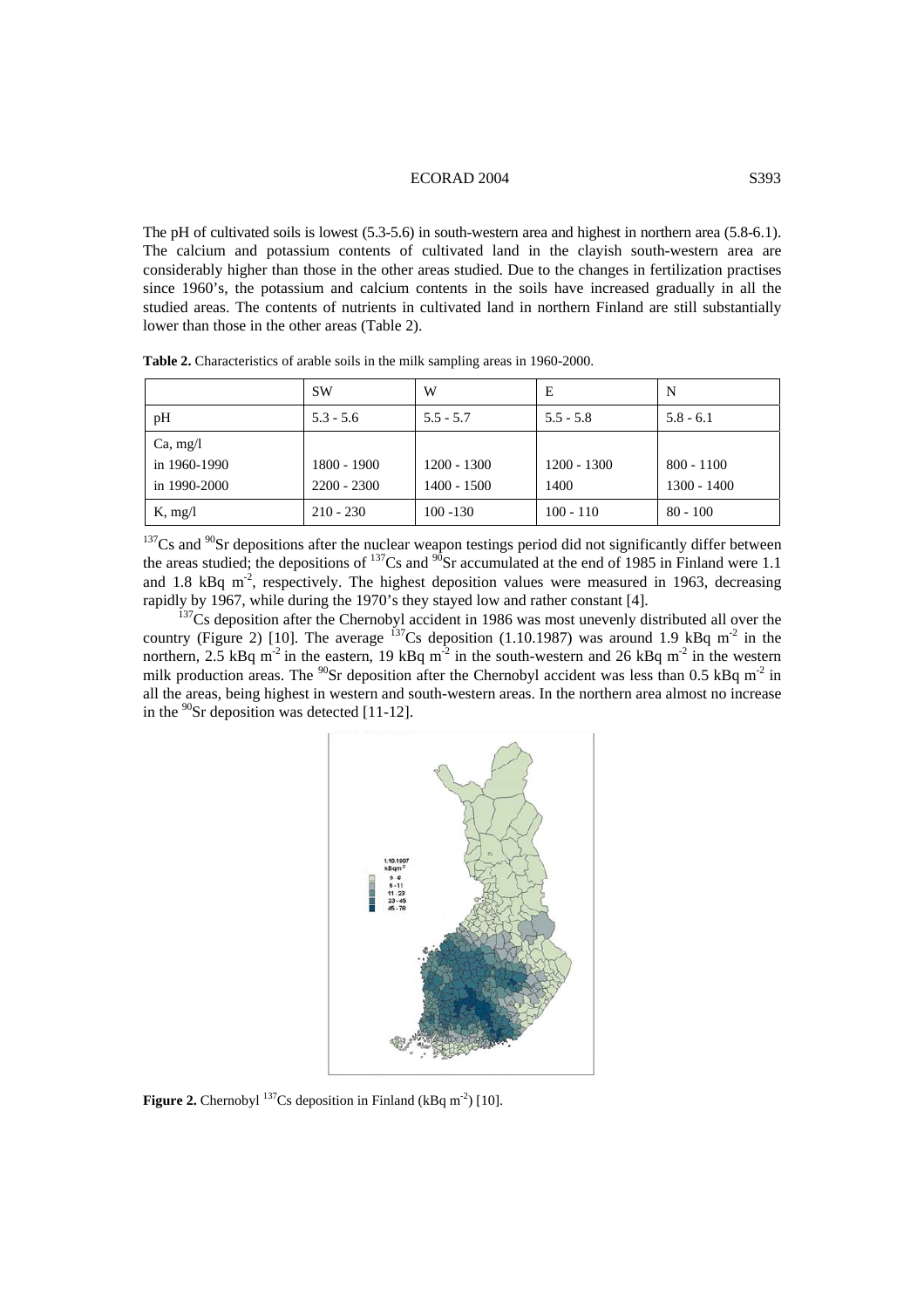## S394 RADIOPROTECTION

## **2.1 Data treatment**

The concentrations of  $137Cs$  and  $90Sr$  measured from milk powder samples were converted to concentrations in liquid milk by using the average concentrations of calcium and potassium in Finnish milk (1.2 gCa  $I^1$  and 1.58 gK  $I^1$ ). The ecological half-lives for the decrease of <sup>137</sup>Cs and <sup>90</sup>Sr concentrations in dairy milk were estimated using log-linear regression analysis performed with annual mean values. Time periods were chosen for short term to represent the years after the next growing seasons after the highest deposition, and for longer periods to correspond the years after the rapid decrease in concentrations.

## **3. RESULTS AND DISCUSSION**

Although the total <sup>137</sup>Cs from nuclear weapon testings was approximately the same in all the areas, the  $137Cs$  concentrations in dairy milk during the 1960's and 1970's were significantly higher in the northern area and also to some extent higher in the eastern area than in the western areas (Figure 3.). Because the annual precipitation rates vary only between 500 – 700 mm per year there are other factors affecting the  $137$ Cs and  $90$ Sr concentrations in milk in different areas. The factors affecting the transfer of radionuclides from soil to plants are the amount of clay and humus, and contents of nutrients in soils among others. The transfer of <sup>137</sup>Cs into milk from northern soils was found to be more than 3-5 times higher than in intensively-cultivated clayish areas. This was mainly due to the high proportion of peat soils and nutrient deficiency of the pastures in northern Finland. The production of grass or hay per field area is less in nutrient deficient fields resulting that more area is needed for feeding cows, and also more contamination is thereby uptaken by cows.

The <sup>137</sup>Cs deposition after the Chernobyl accident was in northern Finland about the same as the deposition from nuclear weapon testings. However, the highest  $137Cs$  concentrations of milk were less than 4 Bq  $I<sup>-1</sup>$  in northern Finland in 1986-1987, being considerably lower than the peak values 30 - 40 Bq  $I<sup>-1</sup>$ in the 1960's [13]. The long-term pre-Chernobyl deposition with annual maximums in summer, resulted in higher contamination levels compared to the short-term Chernobyl deposition before the start of the growing season. The nutrient levels in the northern soils increased significantly since the 1960's, which also decreased the radionuclide intake of grass in later years. The increase in  $^{137}Cs$ concentrations of dairy milk after the Chernobyl accident in 1986 in all the areas was nearly in proportion to the deposited  $137$ Cs. The  $137$ Cs concentrations of dairy milk in the growing season 1987 were in the south-western and eastern areas less than 60% and in western and northern areas 70-75% of the peak 137Cs concentrations in 1986. The decline of 137Cs contents in dairy milk was most rapid in the south-western clayish area. Although the deposition in south-western area was 7-10 times higher than in eastern and northern areas, the  $137Cs$  concentrations in milk decreased to the same level in all these areas by 1992, being since then lowest in the south-western area.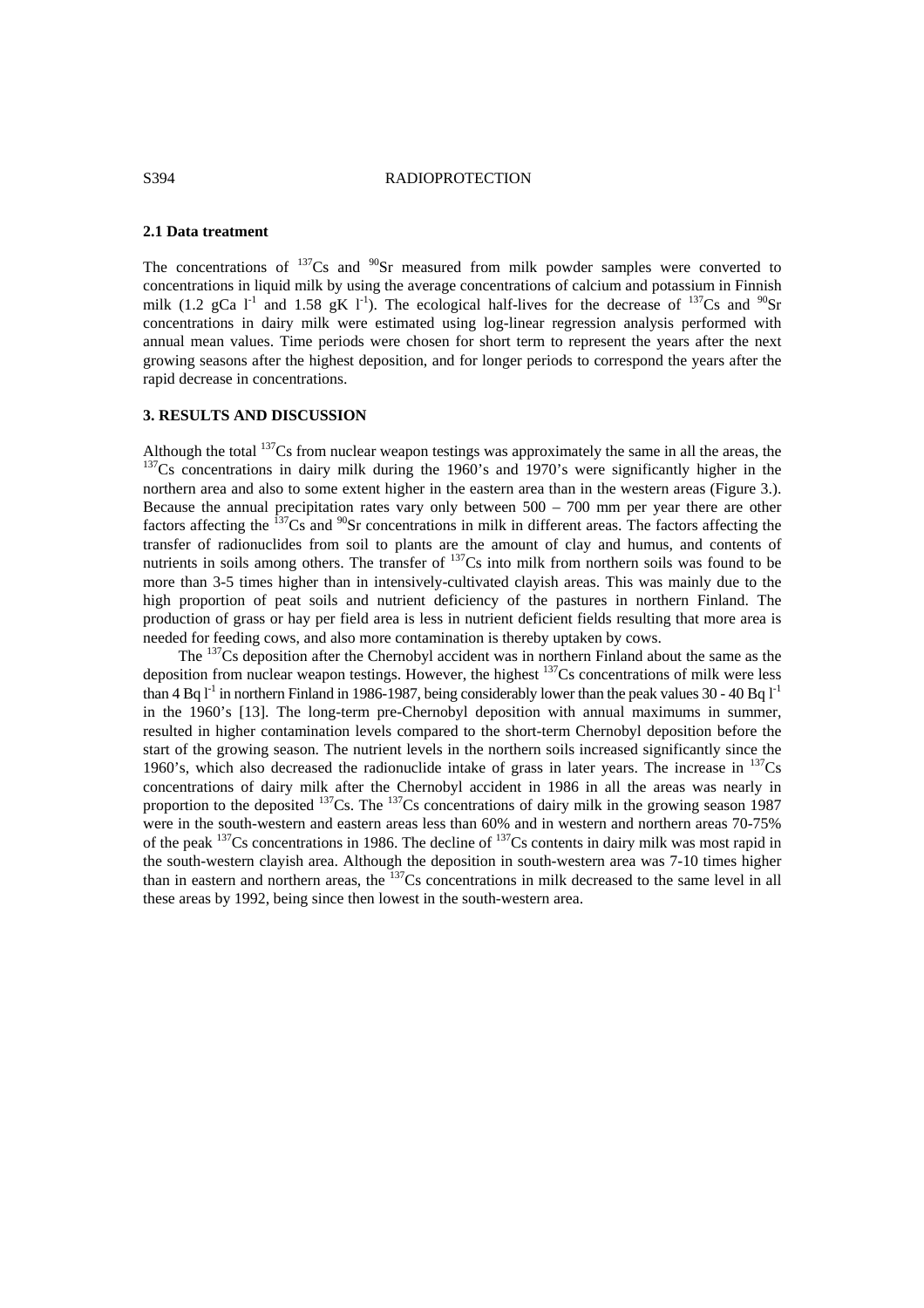ECORAD 2004 S395



**Figure 3.** Monthly <sup>137</sup>Cs concentrations (Bq 1<sup>-1</sup>) in dairy milk in four sampling areas in Finland 1960-2003.



**Figure 4.** Monthly <sup>90</sup>Sr concentrations (Bq l<sup>-1</sup>) in dairy milk in four sampling areas in Finland 1960-2003.

The  $^{90}$ Sr in milk in Finland mainly originates from the fallout of the nuclear weapon testings. The  $^{90}$ Sr deposition after the Chernobyl accident was low compared to the earlier fallout. The slight increase in contents of  $\rm{^{90}Sr}$  in milk was seen in the western and south-western areas with a higher  $\rm{^{90}Sr}$  deposition;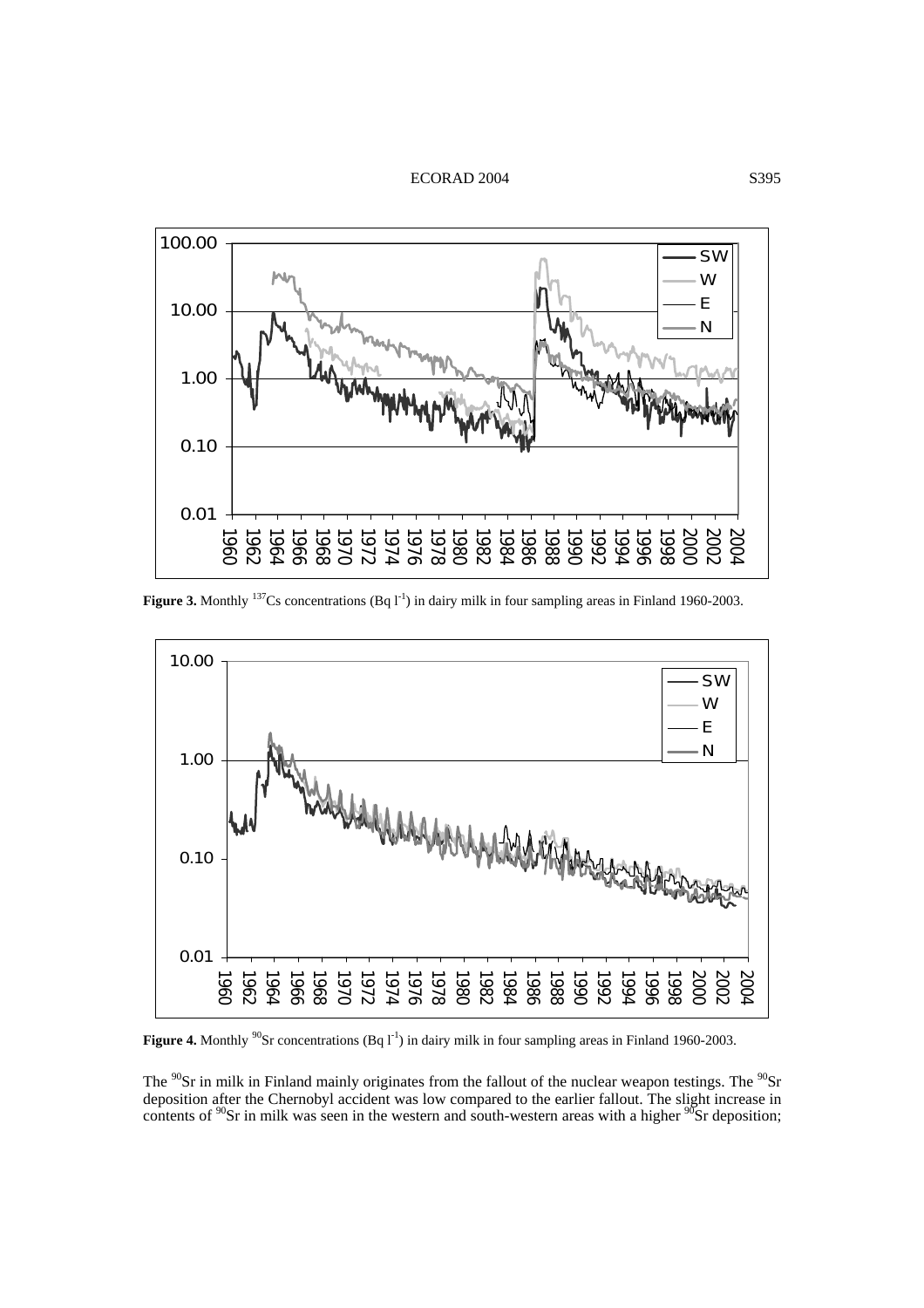## S396 RADIOPROTECTION

in the other areas the increase was negligible (Figure 4). The  $^{90}$ Sr concentrations in dairy milk were highest in eastern and western areas, where the proportion of sandy soils is also higher. One reason to slightly higher concentrations of  $90$ Sr in milk in northern Finland after the nuclear weapons testing fallout may be the low calcium contents of pastures before the 1990's.

The clay in soils in south-western and western areas binds cesium more efficiently, which is seen in the proportion of <sup>137</sup>Cs and <sup>90</sup>Sr concentrations in milk after the nuclear testings period. The Cs/Sr proportion was 10-20 in the northern area during 1970-1980, versus 2-3 in the south-western area and 3-5 in western area. After the Chernobyl deposition, in the 1990's after the rapid decrease since 1986, the proportion of Cs/Sr was 6-12 in the south-western and eastern areas, slightly higher 8-15 in the northern area, and in the western area, which was exposed to highest deposition, 22-30. This proportion of Cs/Sr also suggests that the fixation of deposited <sup>137</sup>Cs to the soil is slower in areas with higher proportion of humus soils.

Ecological half-lives of 137Cs were nearly at the same level in all the areas after the nuclear weapons testing period, for short periods 2-3 years and for longer periods 5-7 years (Table 3). During the first years after the Chernobyl deposition the ecological half-lives of <sup>137</sup>Cs were from two to three years, and since 1990 from 5 years in western and south-western areas to 7-9 years in northern and eastern areas. The ecological half-lives of <sup>137</sup>Cs for short periods after the Chernobyl deposition were in agreement with those given in earlier studies  $[14-16]$  The half-lives for <sup>90</sup>Sr were almost twice as high as those for <sup>137</sup>Cs, 10-15 years, in all the areas after the rapid decrease in the 1960's (Table 4).

| Area | Half-lives (years), period |               |           |           |
|------|----------------------------|---------------|-----------|-----------|
|      | 1965-1969                  | 1970-1985     | 1987-1989 | 1990-2003 |
| SW   |                            | o.ŏ           |           |           |
|      |                            | 5.0           |           |           |
|      |                            | 4.1 (1982-85) | 2.6       |           |
|      |                            |               |           |           |

**Table 3.** Ecological half-lives of <sup>137</sup>Cs in dairy milk in different areas.

| Area  | Half-lives (years), period |           |           |  |
|-------|----------------------------|-----------|-----------|--|
|       | 1965-1969                  | 1970-1985 | 1988-2003 |  |
| C VX. |                            |           |           |  |
|       |                            |           |           |  |
|       | $\overline{\phantom{0}}$   |           |           |  |
|       |                            |           |           |  |

Table 4. Ecological half-lives of <sup>90</sup>Sr in dairy milk in different areas.

The data produced in the long-term regular surveillance programme of dairy milk shows the trends in behaviour of radionuclides after a radioactive fallout in various types of environments. The data can be utilized in testing food chain models, and in fitting the parameters in models for regions with different soil types.

#### **References**

- [1] Paakkola O. Radiostrontium in milk, grass and some other biological samples in Finland. Report SFL-A3, Institute of Radiation Physics, Helsinki 1966.
- [2] Castrén O. Gammaspectrometric determinations of caesium -137 and potassium in Finnish milk. Report SFL-A2, Institute of Radiation Physics, Helsinki, 1966.
- [3] Paakkola O, Castrén O.  $^{90}Sr$  ja  $^{137}Cs$  Suomen maidossa talvella 1967. Säteilyfysiikan laitos, Helsinki, 1968.
- [4] Studies on Environmental Radioactivity in Finland, Annual Reports from years 1966-1986, Finnish Centre for Radiation and Nuclear Safety, Helsinki.